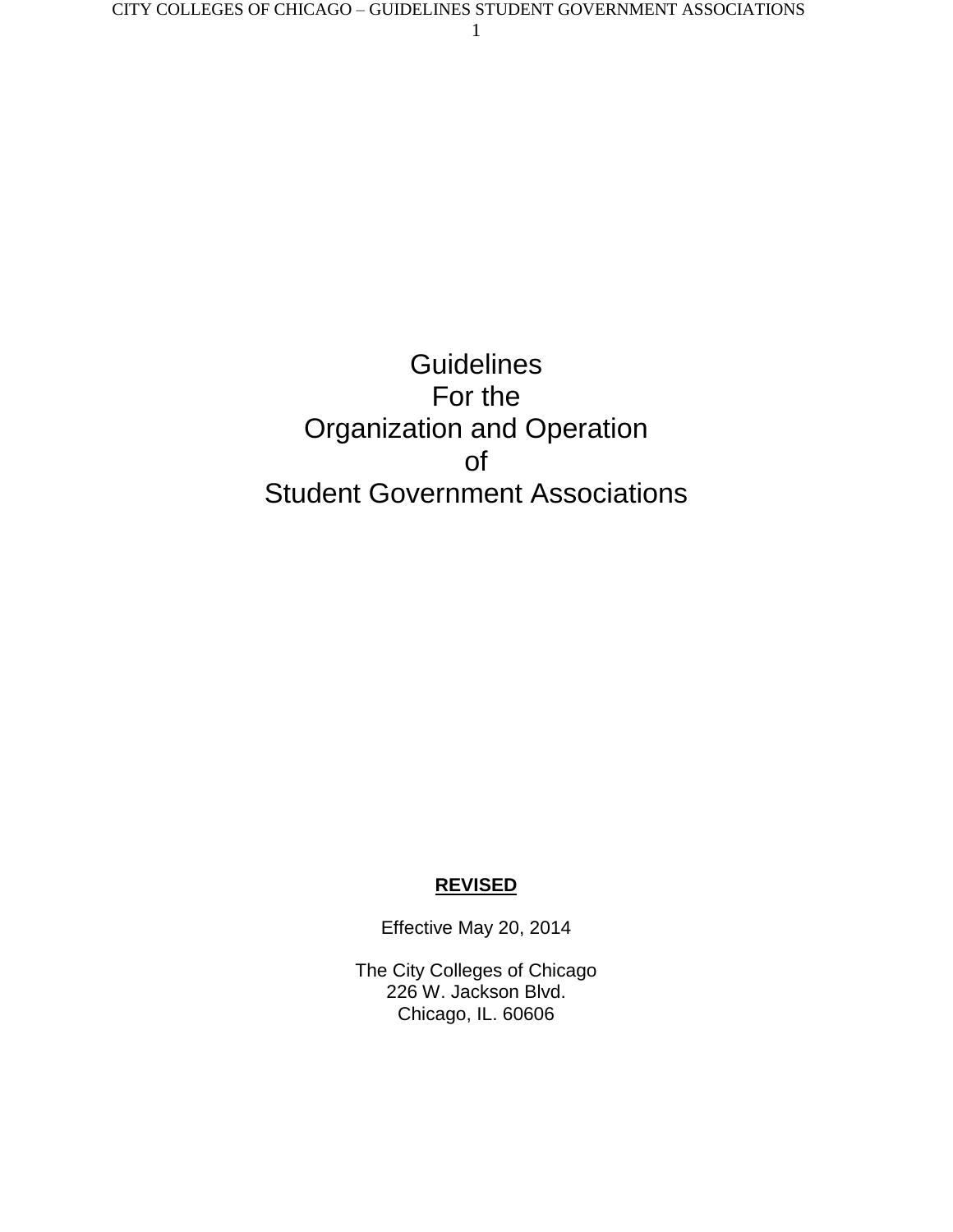# **ARTICLE I – INTRODUCTION**

# 1.1 **Purpose of Manual**

This policy manual is designed to delineate the rights, responsibilities, and code of ethics policies of the Student Government Association (SGA) as well as specifying guidelines and recommended procedures for implementation. This policy manual identifies the need to develop comprehensive guidelines and procedures for the management of student organizations. This manual also contains information governing the creation and management of student clubs, groups, and organizations

# 1.2 **Standards of Conduct**

To achieve the mission and purpose of the Student Government Association, all members (including Executive officers, Legislative members, and appointed representatives) will represent themselves and the City Colleges of Chicago (CCC) student body in the most positive and professional manner possible, working in the best interest of the City Colleges of Chicago community according to the *Student Policy Manual, Standards of Conduct.*

All members (including Executive officers, Legislative members, and appointed representatives) will maintain a level of good standing related to conduct within their respective college.

### 1.3 **Non-Discrimination Policy**

Except as allowed by law, the Board of Trustees prohibits discrimination by any person with respect to hire, terms and conditions of employment, continued employment, admissions or participation in Board programs, services and activities based upon race, national origin, ethnicity, gender, age, religion, citizenship, sexual orientation, transgender, genetic predisposition or carrier status, marital status, disability, status as victim of domestic violence, veteran status or the exercise of rights guaranteed by local, state or federal law. "Discrimination" shall include harassment or the creation of a hostile work environment based upon race, national origin, ethnicity, gender, age, religion, citizenship, sexual orientation, marital status, disability, veteran status or the exercise of rights guaranteed by local, state or federal law. Any employee, student or other person who believes that he or she has been the victim of prohibited discrimination shall file a complaint within 180 days of the occurrence of the discrimination in accordance with the procedures set forth below.

### Purpose of SGA

The purposes of the student government association shall be to:

A. Represent and serve as liaison between the student body of the college in all matters including, but not limited to, relations with the college administration, the Board of Trustees of Community College District No. 508, County of Cook and State of Illinois, and any other society, individuals or body has now or may have responsibility for or interest in the student affairs at that college.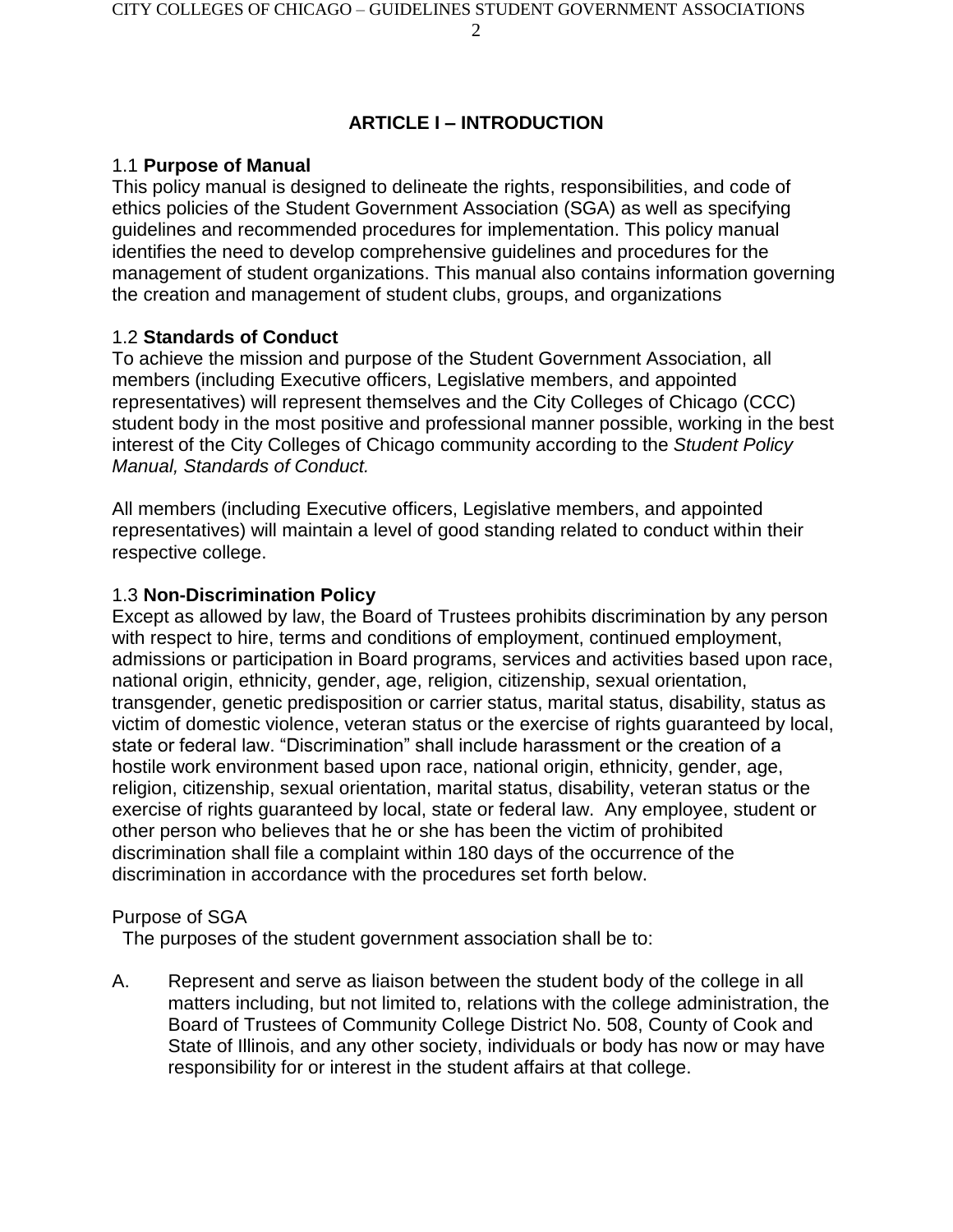- 3
- B. Structure the affairs of the student body according to and in conformity with laws and rules, regardless of local, state, or foreign origin.
- C. Provide a forum for open exchange of views on matters of importance to the student body and facilitate the resolution of issues to the benefit of the student body.
- D. Provide general oversight of all campus student clubs, groups, and organizations through initial club ratification and fiscal authority.
- E. Abide by the rights and responsibilities of students as contained in the Rules of the Board of Trustees of Community College District No. 508, County of Cook and State of Illinois.

### **ARTICLE II – ORGANIZATION OF A STUDENT GOVERNMENT ASSOCIATION**

#### 2.2 **General Organization**

The Student Government Association shall be organized in two branches: the Executive and Legislative.

2.2 (a). The Executive Branch shall be composed of a President, Vice President, Secretary and Treasurer, herein after referred to as Officers.

2.2(b). The Legislative Branch shall be composed of the Legislative Members, herein after referred to as Senators.

2.2 (c) Students at each college have a right and responsibility to organize and establish a student government under the CCC SGA Guidelines and corresponding CCC SGA Constitution. The CCC SGA Constitution is subject to review and ratification by a minimum of 10% of the eligible student body.

#### 2.3 **Right to Organize**

The students have the right to organize provided that the CCC SGA Constitution is not contrary to applicable law, the rules enacted by the Board of Trustees of CCC, or any guidelines or procedures for the management of Student Government Organizations promulgated by the Chancellor.

#### 2.4 **Student Participation in College Governance**

The student government at each campus may be allowed to designate a student representative for each of the policy making committees at its college. Said representative shall be entitled to the same notice afforded members of each committee. The purpose of this provision is to present the views of the student body to each of the committees.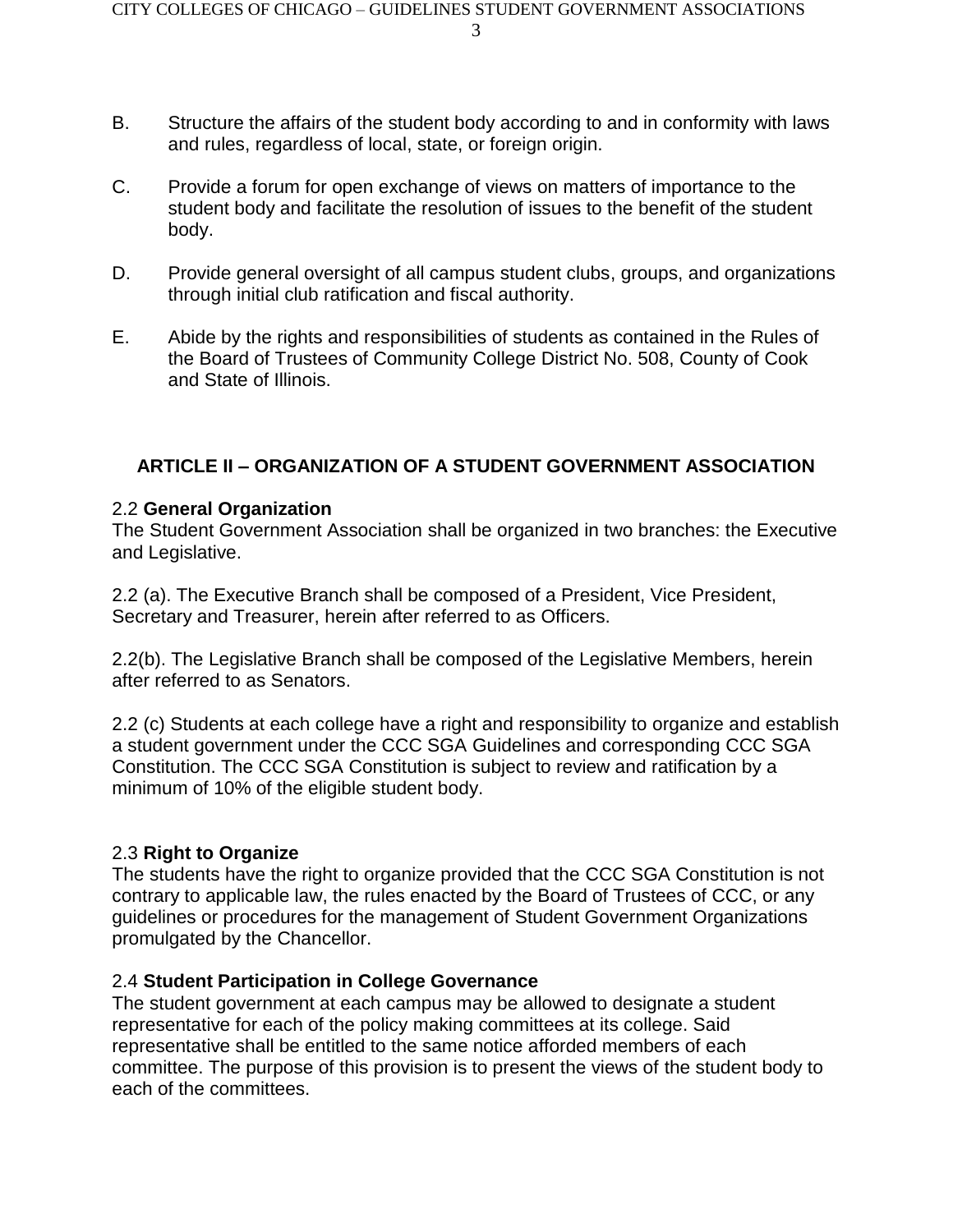### 2.5 Eligibility Requirements

Membership is open to all City Colleges of Chicago students currently enrolled in credit courses, including students enrolled in pre-credit classes. City Colleges of Chicago students that have earned 64 or more credits toward graduation at the time of petition or have earned an Associates' Degree at any of the City Colleges of Chicago are not eligible to serve as an executive officer in the Student Government Association. First semester students are granted a grade point average waiver and may serve until a grade point average is established.

2.5(a) In order to be eligible to serve as an officer of the Executive Branch of the student government, a student must maintain a minimum of 6 credit hours with a cumulative grade point average of **2.75 or greater.** Candidates can only run for office at one campus per academic year.

2.5(b) In order to be eligible to serve as a member of the Legislative Branch of the student government, a student must maintain a minimum of 3 credit hours with a cumulative grade point average of **2.5 or greater.** Candidates can only run for office at one campus per academic year.

2.5(c) Officers and Senators must not have incurred any disciplinary infractions in the past or while in office. To do so would result in immediate disqualification or removal from office. Any elected officer who does not maintain the stated membership criteria ceases to be an elected officer or senator and is ineligible to run for future elected positions until the requirement is met. In the event that an elected officer or senator becomes ineligible during his/her term of office, an eligible replacement shall be selected by the SGA president to serve the remaining portion of the academic year pursuant to the CCC SGA Constitution. In the event the SGA president becomes ineligible, the vice president will assume the duties and title of SGA president.

#### 2.15 **Calendar of Events**

Following notification of Board Allocated Funds, the student government will share a calendar of student government association activities with CCC administration.

### **ARTICLE III – ELECTIONS**

#### 3.1 **Eligibility to Vote**

In order to be eligible to vote in the election of student government, a student must be registered for a minimum of 2 credit hours the semester in which the voting takes place.

#### 3.2 **Petitions for Election**

(a) Any student who meets all eligibility requirements (2.5) to become an officer of the student government association, and is interested in having his/her name placed on the election ballot, must complete the petition and obtain the signatures of at least 100 currently enrolled students on his/her petition.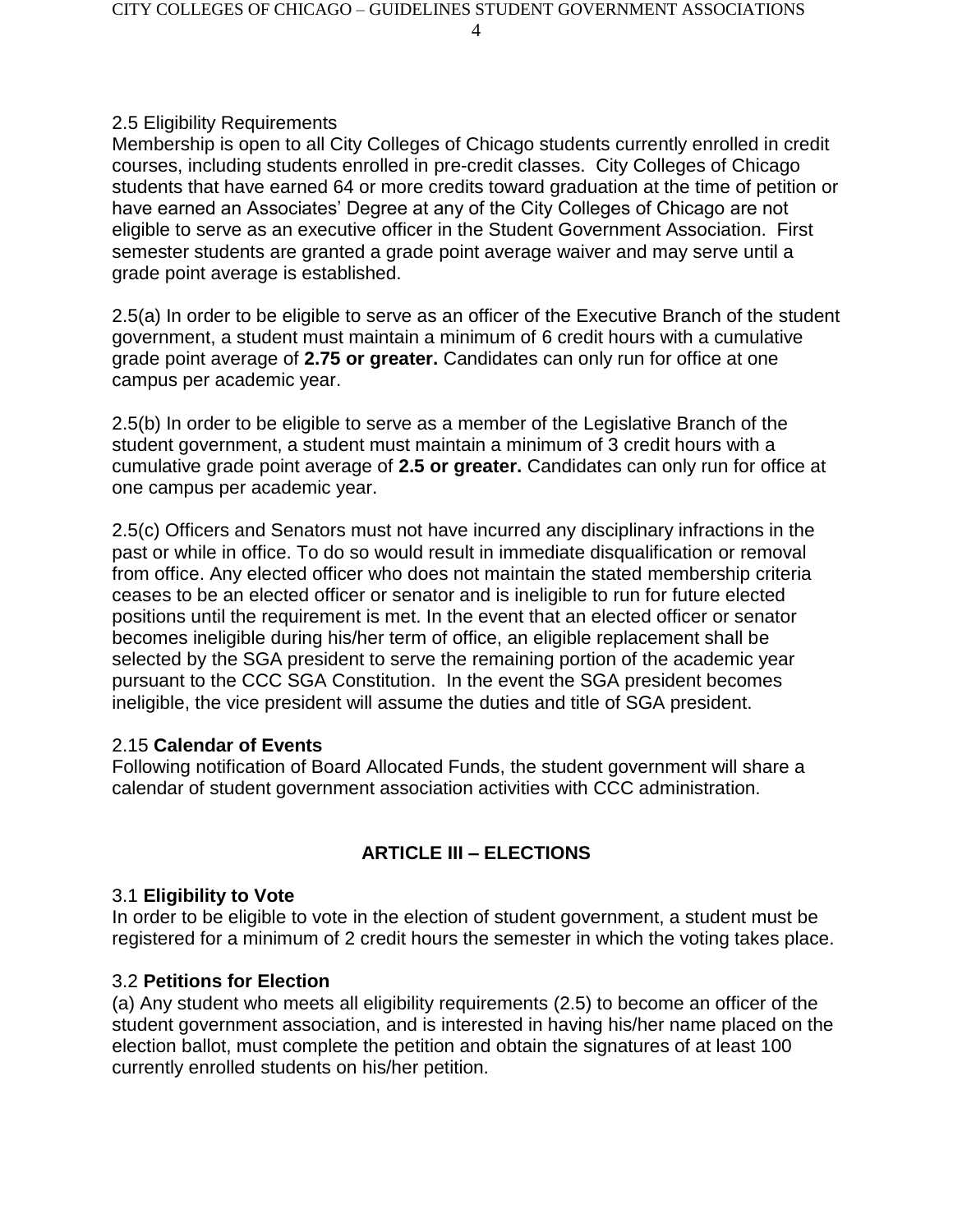(b) Any student who meets all eligibility requirements (2.5) to become a senator of the student government association, and is interested in having his/her name placed on the election ballot, must complete the petition and obtain the signatures of at least 50 currently enrolled students on the petition.

Nominating petitions can be obtained from the election committee or the student government office.

#### 3.3 **Election Committee**

A standing election committee shall be formed as stated in the CCC SGA Guidelines and will be in charge of all election proceedings, including establishing campaign guidelines for candidates, advertising in appropriate locations (newspapers, daily bulletins, bulletin boards), and shall be responsible for resolving any conflicts that may arise.

The election committee shall be composed of representatives of student government, faculty, staff, and administration. The committee chairperson shall be the highest ranking graduating member of the Student Government Association. The chairperson shall appoint committee members from the student government membership and/or student body at-large. Students running for student government positions may not be members of the election committee. A simple majority is sufficient to pass any proposal of the election committee. In the event the SGA Election Committee Chairperson, or all other Student Government Association officials are unable to fulfill the responsibilities of the Election Chairperson, the Dean of Student Services, or designee will chair the committee by default.

The election committee shall be responsible for conducting and advertising elections. The election committee shall make available a standard nominating petition to be used by any nominee interested in running for student government.

Each college may develop additional procedures for the elections and referenda conducted on campus. Any such additional procedures shall not be inconsistent with the provisions set forth herein. Every effort should be made to secure adequate publicity for the election campaign.

The election committee shall requisition the necessary ballots for polling the student body and will establish polling locations in areas accessible to all students. In addition to containing the names of candidates for student government offices, the ballot may include one or more items placed before the student body in the form of a referendum. A referendum is the submission of a proposal to direct a popular vote. Proof of enrollment will be required to exercise this vote. At the end of each day's polling, the ballots will be collected by a member of the election committee and kept in a secure place as determined by the supervising administrator.

The polling location is to be advertised in the appropriate college sources. The election committee will ensure that the polling location is attended during voting hours. Candidates or members of their campaign may not operate a polling station. At the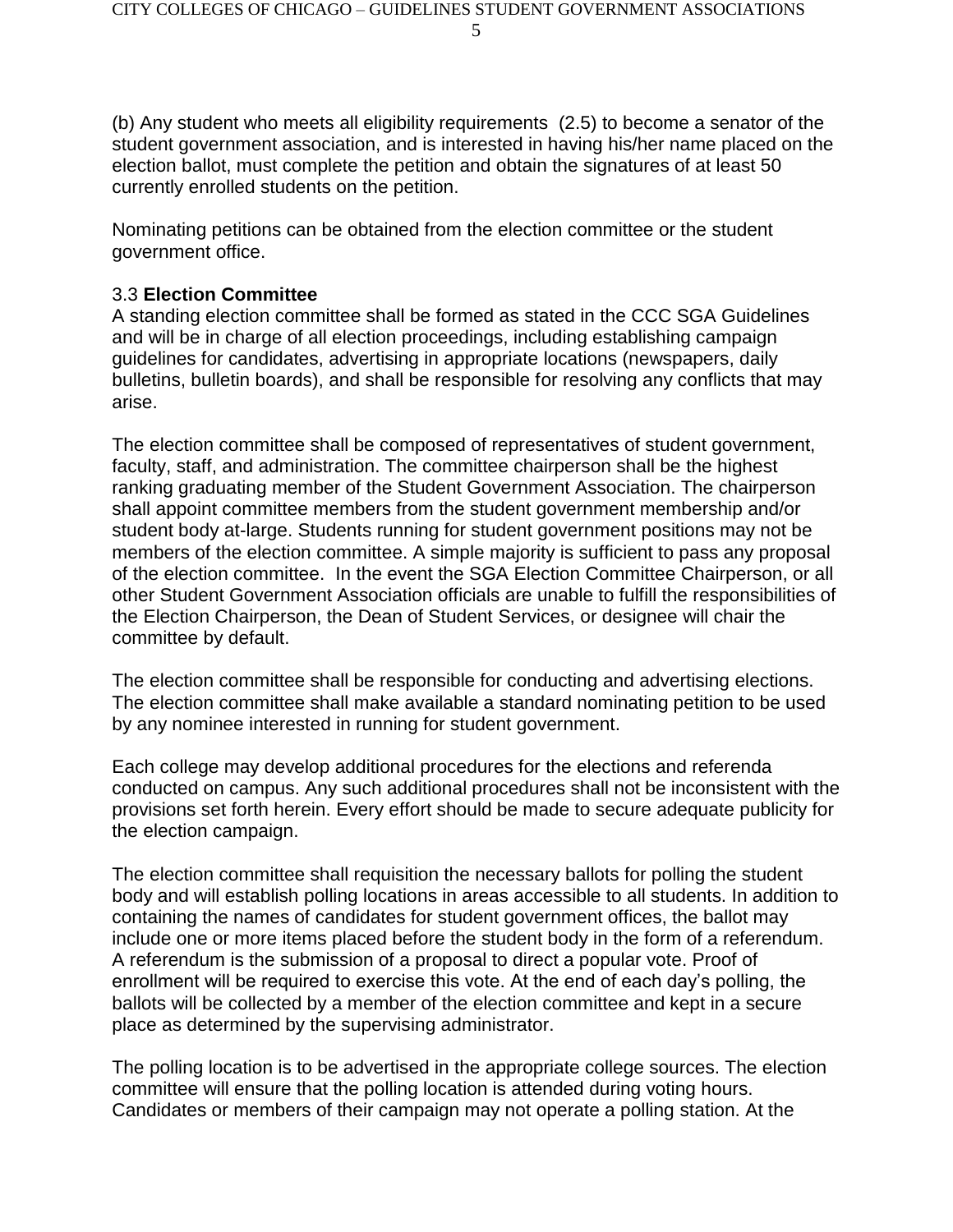polling station, the election committee will check each voter's name on the alphabetical roster or other such official college registration to verify current enrollment as shown on the student data system.

#### 3.4 **Election of Officers**

Officers and senators of student government shall be elected by secret ballot in a democratic manner. Elections should be held before the end of each spring semester by a simple majority of the eligible student body that chooses to vote in said election, provided that votes are cast by a minimum of 10% of the eligible student body. In the event there is **NOT** ten percent (10%) of the eligible student body that votes in the election, the college president may appoint the student(s) who received the highest number of votes as acting student government officers or senators to serve for the academic year for which the election was held.

In the event there is a question regarding the validity of an election, a candidate may appeal an election by submitting a written appeal to the election committee the appeal shall include the reason for the appeal within 24 hours after the close of the polls. The election committee shall respond within 5 business days. As a result, the committee shall be prepared to receive an appeal within 48 hours after the election. The response must acknowledge the receipt of the appeal and, if possible, address the issue and make a decision.

#### 3.5 **Election Results**

After the final votes are tabulated the Dean of Student Services/Associate Dean, or designee will forward the information to the College President and the Associate Vice Chancellor of Student Affairs.

The successful candidates will be notified in writing. The student body will be notified through appropriate college sources. The college may prepare a press release of the election results to be issued through District office.

### 3.6 **Special Election to Fill Vacancies**

All vacancies in the roles of officers or senators shall be filled. For the fall semester, the special election should be scheduled no later than the fourth  $(4<sup>th</sup>)$  week of the semester. Officers elected during a special election shall serve until the next regular election as long as they continue to be eligible to hold office. In the event that an officer becomes ineligible during his or her term in office, an eligible replacement will be selected by succession. If succession cannot take place, then the executive branch will select the officer, and the appointment will be made by the president to serve the remaining portion of the term.

### 3.7 **Term of Office**

Student government officers and senators are elected in the spring of each year and will remain in office for one year (May 31 – May 30). A student may be a candidate for, and elected to, a student government office in consecutive years provided the student meets the eligibility requirements.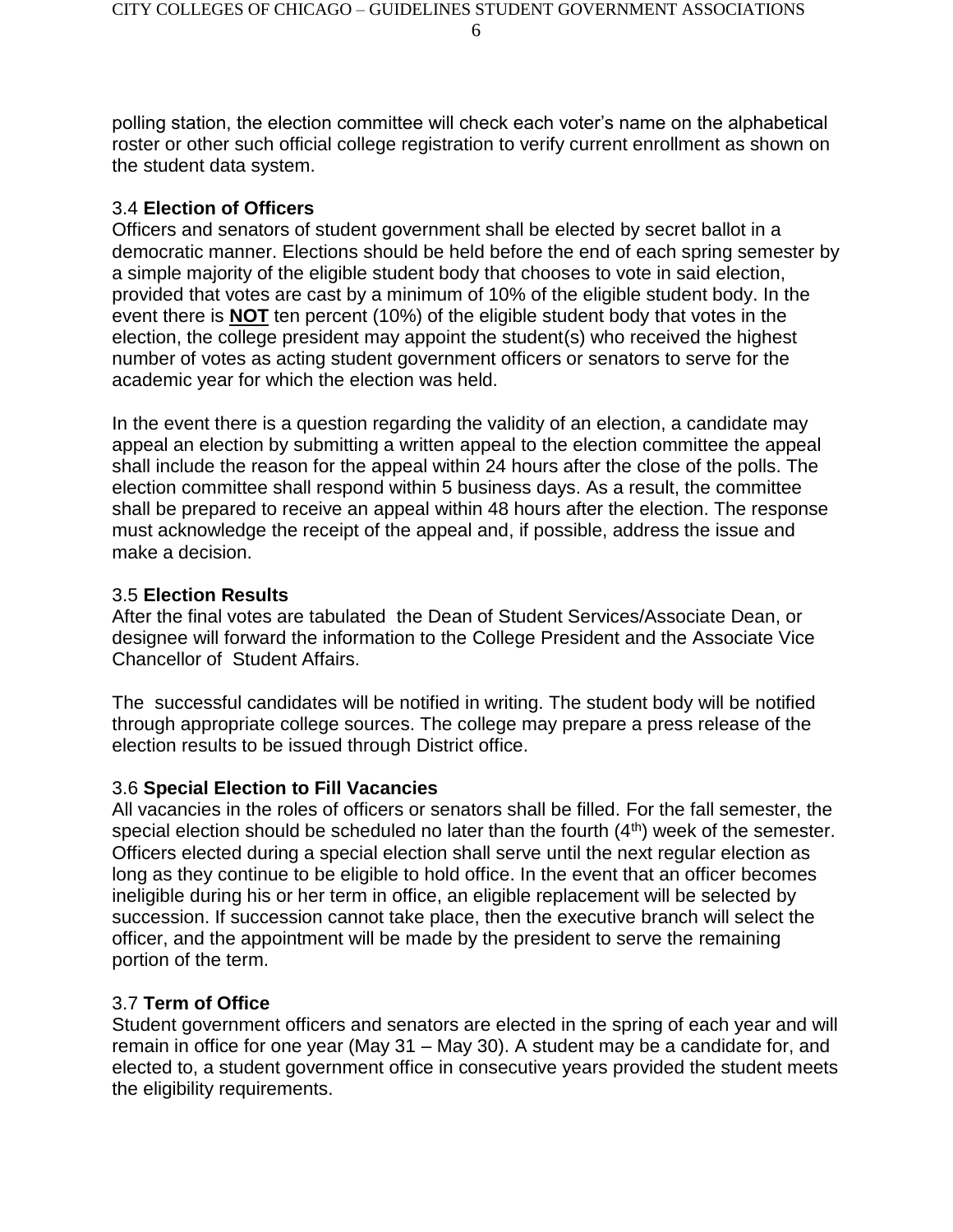CITY COLLEGES OF CHICAGO – GUIDELINES STUDENT GOVERNMENT ASSOCIATIONS

7

# 3.8 **Forfeiture of Office**

The following infractions are grounds for forfeiture of office:

- Refusal or negligence of duties
- Misrepresentation of CCC
- Misuse of funds
- Failure to maintain membership criteria
- Disciplinary Infractions
- Violations of the CCC SGA Guidelines and Constitution

# **Article IV- Student Government Constitution and By-Laws**

# 4.1 **Developing a Constitution**

The role of the student government, both its general and specific responsibilities, shall be written in the form of a CCC SGA constitution. The actions of the student government within the areas of its own jurisdiction shall be reviewed through orderly and prescribed procedures.

# 4.2 **Developing By-Laws**

Each student government may develop by-laws for its respective campus.

# **Article V Student Clubs, Groups, and Organizations**

# 5.1 **Eligibility**

Any CCC student with a minimum of a 2.0 cumulative GPA and enrolled in at least three (3) credit hours each semester may join any approved college club, group, or organization.

# 5.2 **Officers**

Any student serving as an officer of an approved college clubs, groups, or organizations must be enrolled for at least three (3) credit hours and maintain a cumulative 2.3 G.P.A. during each semester in which the student is an officer.

# 5.3 **Club, Group, or Organization Establishment Requirements**

- **Club/Group – Internal group of students operating within the college**
- **Organization – Affiliated with a larger governing body**

A student or group of students may form a new college club, group, or organization with the approval of the dean of students or designee and provide the following information:

- a) Completion of a request for Official Recognition for Student Organization Form
- b) Statement of purpose for the proposed club, group, or organization
- c) Constitution
- d) Related by-laws
- e) Standard statement of nondiscrimination
- f) List of officers or organizers; and
- g) Proposed club/group/organization advisor (full-time faculty or administrator)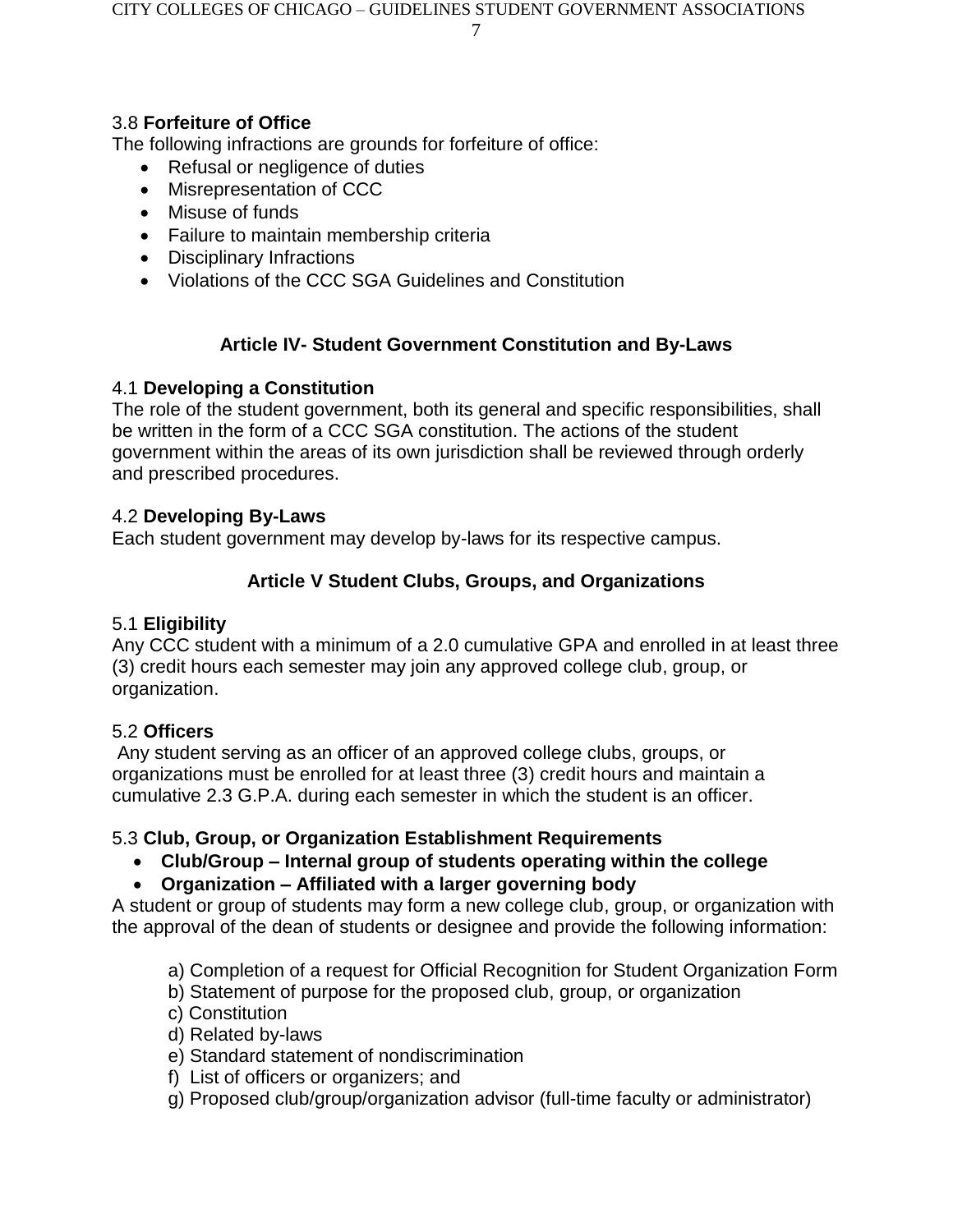# 5.4 **Advisory Groups**

While the right to establish a club, group, or organization is intended for credit students, advisory representation may be extended to students in other programs (i.e. Adult Education, Skills). This right also allows these advisory members to form a club/group/organization.

# 5.5 **Use of College Facilities**

Approved college clubs, groups, and organizations may be allowed to use college facilities free-of-charge during normal college operating hours, when such use does not interfere with instructional or other activities at the college. All officially recognized clubs, groups, and organizations **MUST** follow established college procedures to reserve space/facilities.

# **Article VI- Advisors**

# 6.1 **Purpose**

All clubs, groups, and organizations must have a primary advisor and that advisor must be a City Colleges of Chicago employee. A secondary advisor may also be selected. In the absence of the primary advisor, the secondary advisor is responsible for fulfilling the duties of the primary advisor.

# **Article VII- City Colleges of Chicago District Student Government Association**

# 7.1 **Role of District Student Government Association**

The CCC District SGA is a council of student government presidents, who serve in an advisory capacity to the Chancellor or designee, via the Associate Vice Chancellor – Student Affairs. The CCC District SGA shall elect its own officers and use Robert's Rules of Order for conducting business. The CCC District SGA may its their own bylaws that operate under CCC guidelines. Student government presidents may be requested to represent the student body on various committees or at specific meetings such as negotiations or hearings.

# 7.2 **District Student Government Association Membership**

The elected student government presidents from each CCC campus serve as ex-officio member(s) of the CCC District Student Government Association.

### 7.3 **Selection of District Student Government Association Chairperson and Officers**

Before the end of each spring semester, the student government presidents from each college will select, by secret ballot, one of their members to serve as chairperson as well as other needed officers who will serve for the subsequent academic year.

### 7.4 **Eligibility of District Student Government Association Chairperson and Officers**

The conditions for continuing, as a CCC District SGA officer shall be pursuant to the requirements as stated in officer membership criteria. In the event that the chairperson or any other officer becomes ineligible during an academic year, an eligible replacement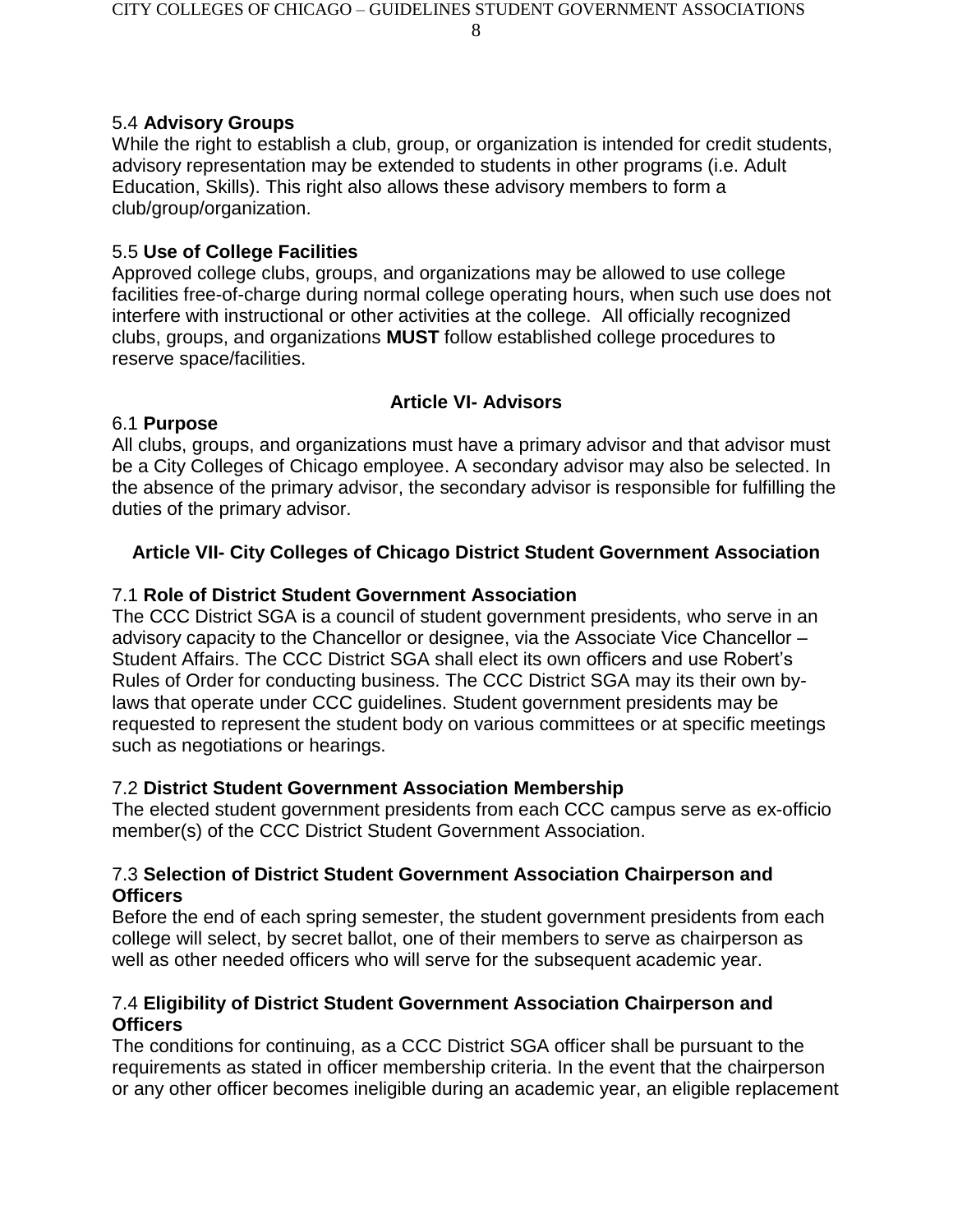will be selected to serve for the remainder of the year, in accordance to the requirements of term of office for officers as stated in the constitution.

### 7.5 **Attendance at District Student Government Association Meetings**

In order to provide complete representation of all CCC student governments, each student government president should attend all regularly scheduled and all special student government meetings called by the CCC District SGA chairperson. Each student government president shall designate two substitutes in writing (listed in order of priority and who are officers of the student government association) one of whom shall attend in the absence of the student government president. The designated substitute will have the right to vote as a proxy of the absent president. All student government officers and members are welcome to attend the CCC District Council meetings.

# **Article VIII – Student Government Representative to the Board of Trustees**

Pursuant to provisions of Chapter 122, section 103-7.24 of the Illinois Public Community College Act (eff. 10/1/77), a student non-voting member of the Board of Trustees shall be elected. The student board member shall be selected from one of the seven colleges on a rotating basis and shall be elected to the position by the students of the selected college.

# 8.1 **Eligibility of the Student Board Member**

The eligibility requirements and the term of office for the student board member shall be the same as those of student government officers as stated in the *CCC SGA Guidelines, Article II:2.5(a).* In the event the student board member becomes ineligible during his/her term, the Board shall appoint the runner-up from the Student Board Member election. The runner-up will serve for the remainder of the one-year term. If this procedure is not feasible, a special election shall take place at the same college to fill the vacancy.

# **Article IX – Financial Responsibilities**

# 9.1 **General Information**

Each fall semester, the Board of Trustees will appropriate an amount per college credit hour of the prior fiscal year, per college to be used for allocation by the student government for student activities during the academic year. All monies allocated are the property and/or fiduciary responsibility of the Board of Trustees and will be deposited into the appropriate account. Unexpended funds of this amount will be determined as part of the annual budget, may be added to the next fiscal year allocation at the beginning of the next fiscal year.

No commitment or obligation may be made on behalf of the college without prior written approval of the college president or designee. Failure to obtain the necessary written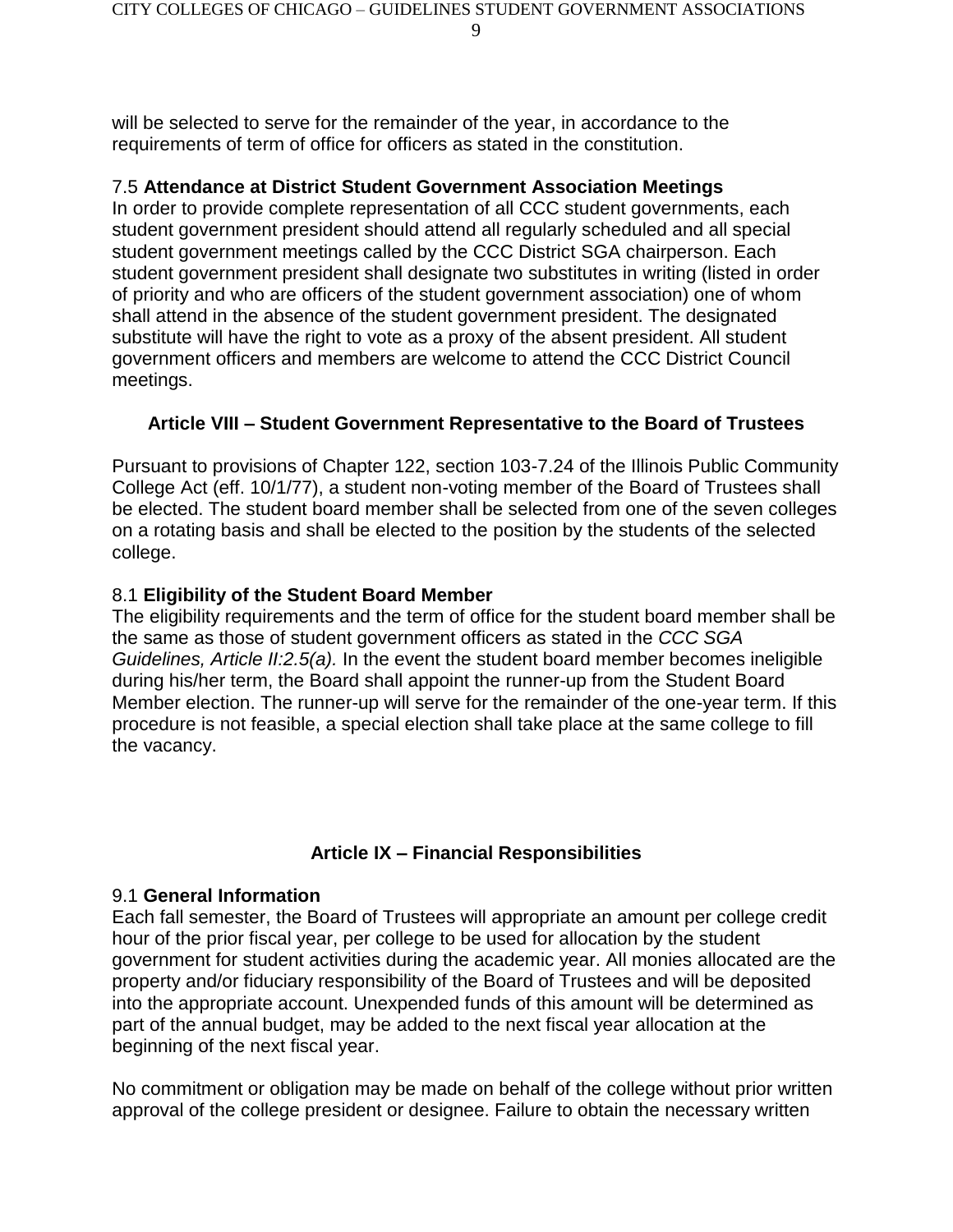approval shall result in the student(s) being held personally responsible for debts incurred.

Receipts must be obtained and submitted to verify all reimbursable expenditures. No reimbursements will be made without receipts and prior approval.

#### 9.2 **Board Allocated Funds**

The student government association may determine the allocation of the student activity fund in accordance with the rules set forth and with the approval of the college president or the president's designee(s). Failure to obtain approvals shall result in the student being held personally responsible for debts incurred.

Student government must submit requests to the appropriate administrative offices of the college for expenditure of these funds. These requests must be consistent with applicable law, board rules, local college policy and procedures. Board allocated funds approved for use by student government, clubs and organizations may not be reallocated to groups or entities outside of City Colleges of Chicago.

#### 9.3 **Board Regulations Regarding Expenditures**

Students may not bind the college to contractual agreements or otherwise authorize the expenditure of college funds. When making purchases, students must follow the procedures outlined below, which require the authorized college administrator's preapproval on purchase authorization documents as required by college and district purchasing policy or an authorization for payment and district expenditure procedures.

If the college denies any student government request for expenditure of monies, the college president shall submit the reasons to the student government in writing.

#### 9.4 **Student Government Responsibility for Club/Group/Organization Funds**

Student government is required to develop budget guidelines for the allocation of club, group, and organization funds and is responsible for the administration of the budget within the rules and guidelines of the college and district.

#### 9.5 **Purchases**

All purchases made by the student government association, clubs, groups, and organizations *MUST abide* by the procedures established by the college and upheld by the Board Rules regarding all purchases. The Director of Student Activities should review and submit for approval all purchases.

#### 9.6 **Student Travel**

Students must follow the same guidelines regarding travel as City College personnel.